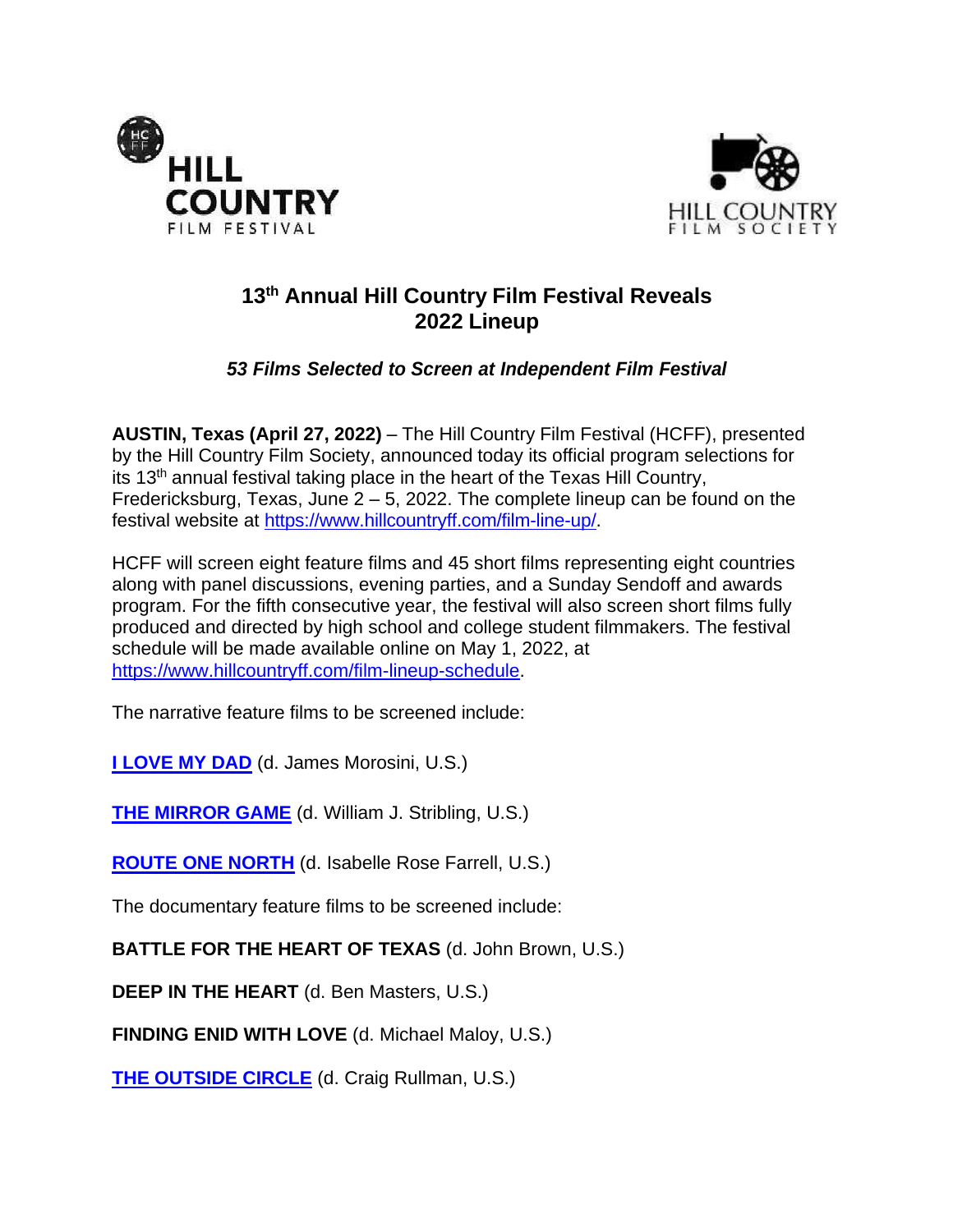**[REFUGE](https://www.imdb.com/title/tt16138938/?ref_=nm_flmg_prd_2)** (d. Erin Levin Bernhardt and Din Blankenship, U.S.)

Short films selected represent a wide spectrum of genres from dramas and comedies to documentaries and animation. Short films include dramatic films **LIONESS** (d. Molly Smith, U.S.) and **[NORTH STAR](https://www.imdb.com/title/tt10684644/?ref_=fn_al_tt_2)** (d. P.J. Palmer, U.S.); comedy **[REVERSAL OF](https://www.imdb.com/title/tt12533590/?ref_=fn_al_tt_2)  [FORTUNE](https://www.imdb.com/title/tt12533590/?ref_=fn_al_tt_2)** (d. Mark Kunerth, U.S.); and documentary **[LALITO 10](https://www.imdb.com/title/tt17221154/)** (d. Jordan Matthew Horowitz, Guatemala/U.S.).

#### **Attending the Festival**

All access festival badges and individual tickets are currently available for purchase on the festival's site. Additional festival news can be found on the HCFF Facebook page at [www.facebook.com/HillCountryFilmFestival](http://www.facebook.com/HillCountryFilmFestival) and on Twitter at [www.twitter.com/HC\\_Film\\_Fest.](http://www.twitter.com/HC_Film_Fest)

#### **Tweet This**

 $@$ HC\_Film\_Fest reveals official program selections for 13<sup>th</sup> annual festival, 8 features and 45 shorts to screen. [https://bit.ly/3hRI3BD.](https://bit.ly/3hRI3BD) #indiefilms

#### **About Hill Country Film Festival**

Set in Fredericksburg, Texas, the Hill Country Film Festival (HCFF) is the vision of its director Chad Mathews, an actor, screenwriter, producer and native Texan. Having participated in the film festival circuit, Mathews came to love the camaraderie and shared respect of those who are committed to the art of independent filmmaking. HCFF was created to celebrate and showcase filmmakers from Texas and around the world and is annually presented by the Hill Country Film Society, a 501(c)(3) non-profit organization. For more information, visit [www.hillcountryff.com.](http://www.hillcountryff.com/)

### **About Hill Country Film Society**

The Hill Country Film Festival, created in 2010 to celebrate and showcase filmmakers from Texas and around the world, quickly evolved into a non-profit organization with a broader vision. The Hill Country Film Society not only hosts the annual festival, but provides year-round independent film programming in the Texas Hill Country as well as education in the art of independent film. Its mission is to encourage discovery through visual storytelling and create experiences that educate, inspire and engage. The society relies on its sponsors and members to help achieve its mission and ensure the future of film as part of a vibrant, creative culture. For more information, visit [www.hillcountryff.com/film-society/.](http://www.hillcountryff.com/film-society/)

HCFF Press Contacts: Lee Higgins PR Director (512) 656-9435 higgins77@gmail.com

Amy Miskovsky Festival Director